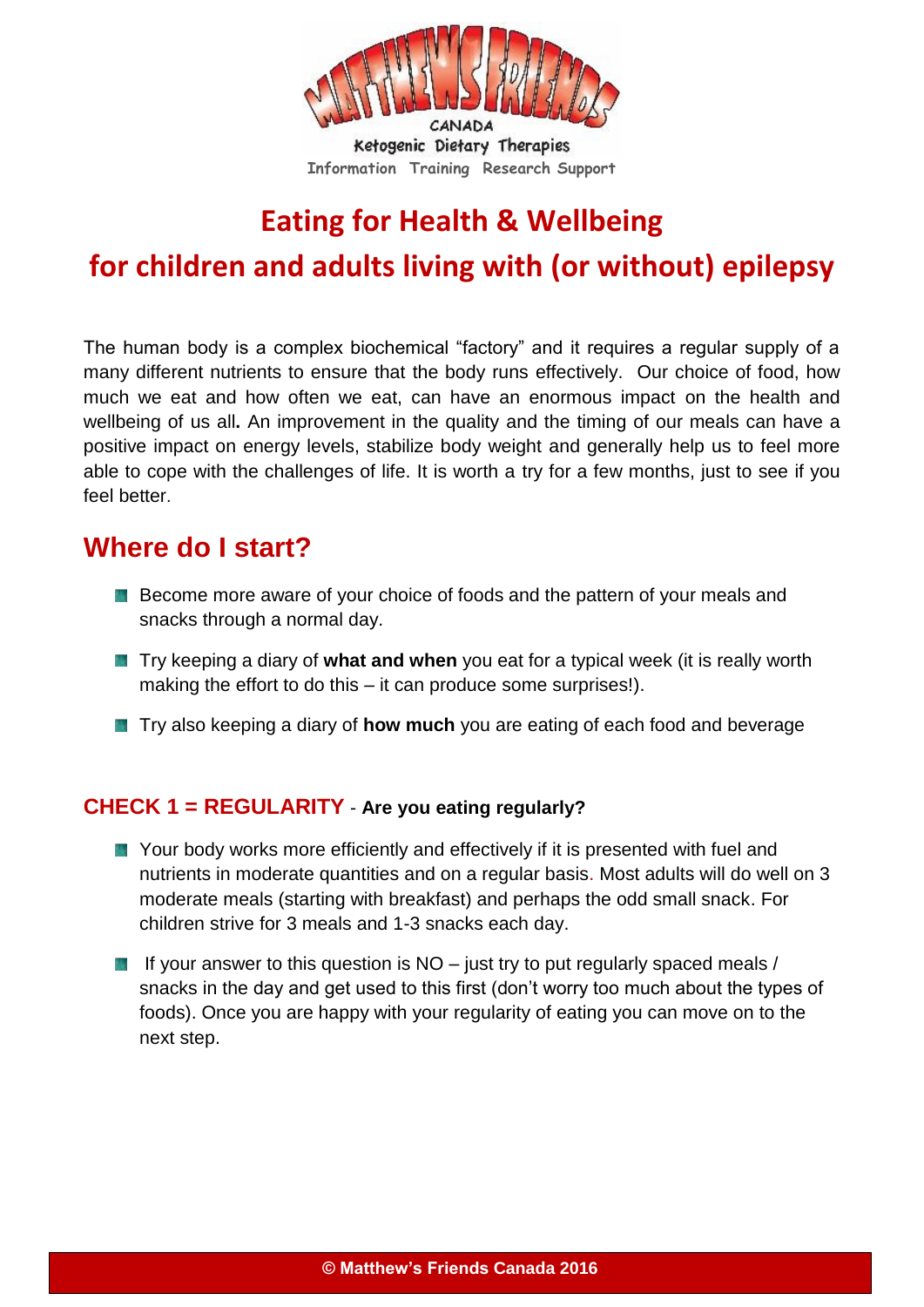

## **CHECK 2 = VARIETY** - **Are you eating a mix of four basic nutrient rich food types at most meals?**

Different foods provide us with different nutrients so this is why we need to eat a variety of foods from the different food groups each day. If you have a whole food group missing from your regular eating – try to find foods in that group that you enjoy and eat them more often.

Canada's Food Guide suggests that we should eat a variety from all the following food groups:



- **FRUITS AND VEGETABLES** Cooked or raw fresh, frozen or canned think rainbow colours and generous veggie portions! Have fruit and vegetables more often than juice.
- **GRAIN PRODUCTS** Fibre rich and/or whole grain choices of; bread, pasta, rice, cereals. Most of us are a bit too generous with these!
- **MILK AND MILK PRODUCTS** milk, yogurts, cheese, milk substitutes (example: fortified soy milk, rice milk)
- **MEAT AND MEAT ALTERNATIVES** beef, chicken, pork, fish, legumes, eggs, nut butters.
- **FATS AND OILS** include foods such as avocado, oily fish, nuts & seeds, olive oil, coconut oil & butter. We all need to eat **some** good quality fats & oils – they are essential for health
- **FLUIDS** try to satisfy thirst with water as much as possible

#### **HELPFUL TIP**

It can be hard to try new foods. Taste buds change over time and we often label our dislikes based on past experiences. A new food can be explored by touching, smelling, using dips, or varying the way it is prepared to improve acceptance over time.

Try any new foods in very small portions along with foods your prefer. Some people may need to be offered or exposed to a new food up to 20 times before they try it.

**© Matthew's Friends Canada 2016**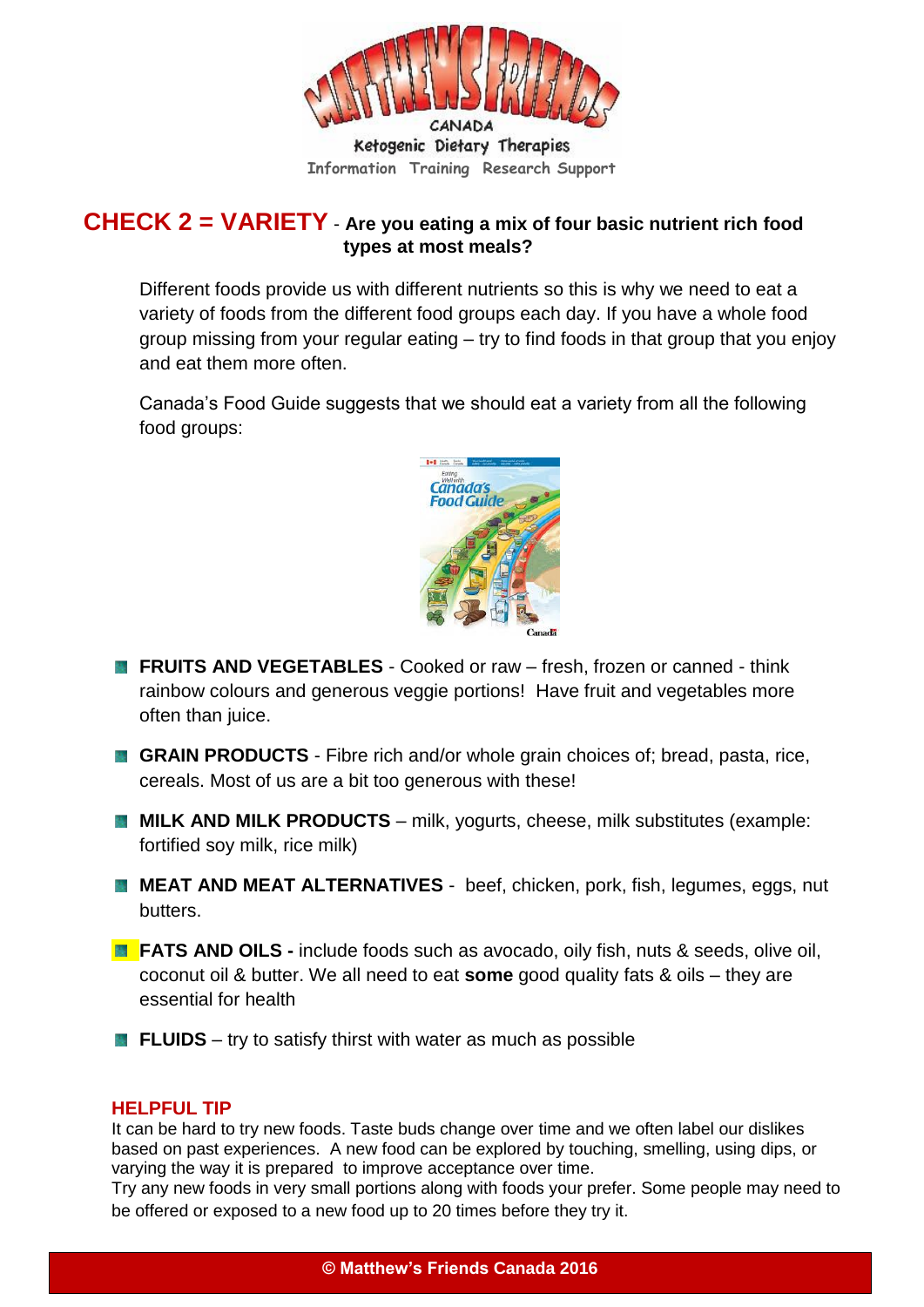

## **CHECK 3 = STABILITY** – **Are you helping your body to keep blood sugar levels stable?**

Many foods we eat contain carbohydrates that digested breakdown into sugar.

- a) The sugar in our foods can raise our blood sugar levels.
- b) Foods choices as well as proper food combinations help slow the rise in blood sugar

Learn the difference between **"Added Sugar'** and **'Naturally Occurring Sugar**'. Look at the Nutrition Facts Table on packaged product. The Sugar Amount is the combined amount of added sugar and naturally occurring sugar.

### **Added Sugar**

In Canada **'Added Sugar'** means that sugar has been added to the food during food processing.

Sugar will be also listed on the ingredient list.

If there is 6 grams or less of sugar per serving and sugar is listed in the ingredient list, the product in *lower in added sugar*.

These foods are considered to be a healthier choice.

## **Nutrition Facts**

| Serving size: ¾ cup (175g) |               |
|----------------------------|---------------|
| Amount                     | % Daily value |
| Calories 130               |               |
| Fat 2g                     | 2%            |
| Saturated 1g               | 5%            |
| + Trans Og                 |               |
| <b>Cholesterol</b> Omg     |               |
| Sodium 195mg               | 4%            |
| Carbohydrate 26g           | 9%            |
| Fibre 1g                   | 4%            |
| Sugar 11g                  |               |
| <b>Protein 2g</b>          |               |
|                            |               |

### **Naturally Occurring Sugar**

Sugar naturally occurs in some foods (eg fruit, dairy products).

If sugar is not listed on the ingredient list, then any sugar amount on the Nutrition Facts label is considered to be naturally occurring sugar.

This sugar does not need to be limited.

#### **Nutrition Facts** Serving size: 1 cup (250) Amount % Daily value **Calories** 110 **Fat** 2.5 4% Saturated 1.5g 8% + Trans 0g **Cholesterol** 10mg Sodium 120mg 5% **Carbohydrate** 12g 4% Fibre 0g 0% **Sugars 12g Sugar 12 gProtein** 9g